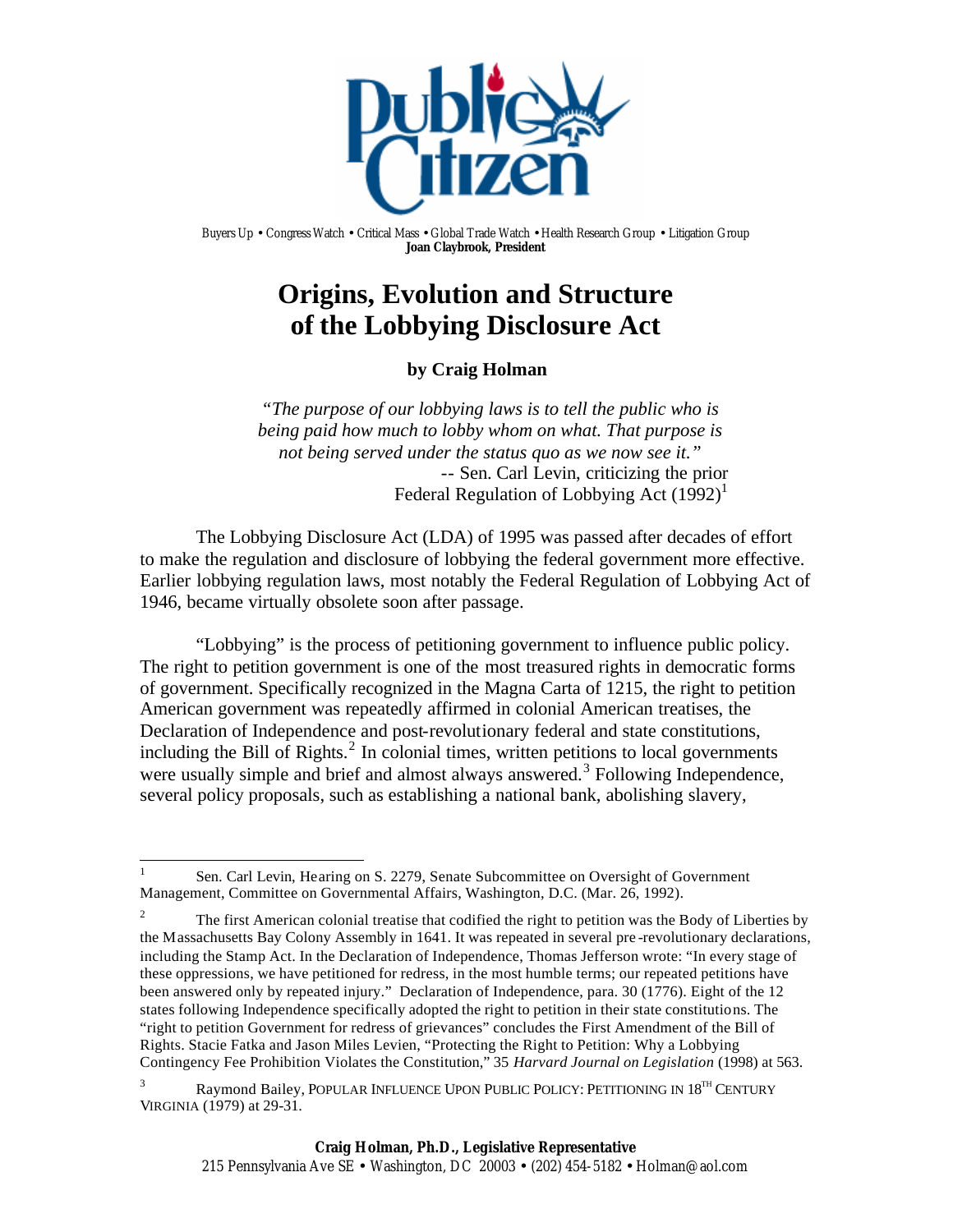homestead rights, and the abolition of dueling, were presented to Congress via citizen petition. <sup>4</sup>

The days of citizens effectively petitioning government for redress of grievances have long come to a close. Federal and state governments deal with vast numbers of complex economic and political issues, affording limited time for direct constituency contact, and spawning a legion of professional lobbying firms and associations. These lobbying firms and associations leverage the right of petition with the power of economic resources or political networks to catch the attention of officeholders. For generations now, the traditional right of petition at the federal and state levels has become largely the domain of professional lobbyists.<sup>5</sup>

Professional lobbyists are generally more effective than non-lobbyists at petitioning government for a variety of reasons. Professional lobbyists tend to represent wealthy corporate interests or well-connected associations that wield resources critical to the election and staying power of officeholders. Many lobbyists have high levels of expertise and knowledge in the legislative process of the issues of concern to legislators. Members of Congress frequently rely on lobbyists even to draft legislation. Lobbyists are employed full-time to follow specific legislation and hound legislators round-the-clock, an opportunity not available to most citizens. And, increasingly, some professional lobbyists greatly benefit from the phenomenon known as the "revolving door," in which former government officials cash in on their friendships, inside information and networks established earlier to exert disproportionate influence over the government's policy agenda.

The rise of the professional lobbyist has meant an incredible – and potentially dangerous – concentration of power over government within a small, elite cadre of persons. This concentration of power, in turn, means it is ever-so essential for legislators and the public to know who is paying the lobbyists how much to lobby whom on what. Legislators need this information to properly evaluate the political pressures to which they are being subjected. The public needs this information to evaluate the integrity of their legislators.

#### **A. Early Efforts at Federal Regulation of Lobbying**

The first efforts to regulate lobbying activity at the federal level in the United States came in 1876, when the House of Representatives approved a resolution only for

 $\frac{1}{4}$ Fatka and Levien, op.cit. at 565.

<sup>5</sup> The term "lobbyist" owes its origin to President Ulysses S. Grant. During Grant's first term as President, his wife disapproved of his drinking, so Grant would regularly slip out of the White House and visit the lounge at the nearby Willard Hotel in downtown Washington, D.C. Grant's visits to the Willard Hotel soon became common knowledge. Those wishing to catch a minute or two with the President to petition their causes would collect in the hotel lobby to corner Grant as he went to and from the lounge. Frustrated by the ever-growing crowd of petitioners, Grant frequently complained of the "lobbyists" who would get in his way. Ron Smith, "Compelled Cost Disclosure of Grassroots Lobbying Expenses," 6 KANSAS JOURNAL OF LAW AND PUBLIC POLICY (1997) at 115.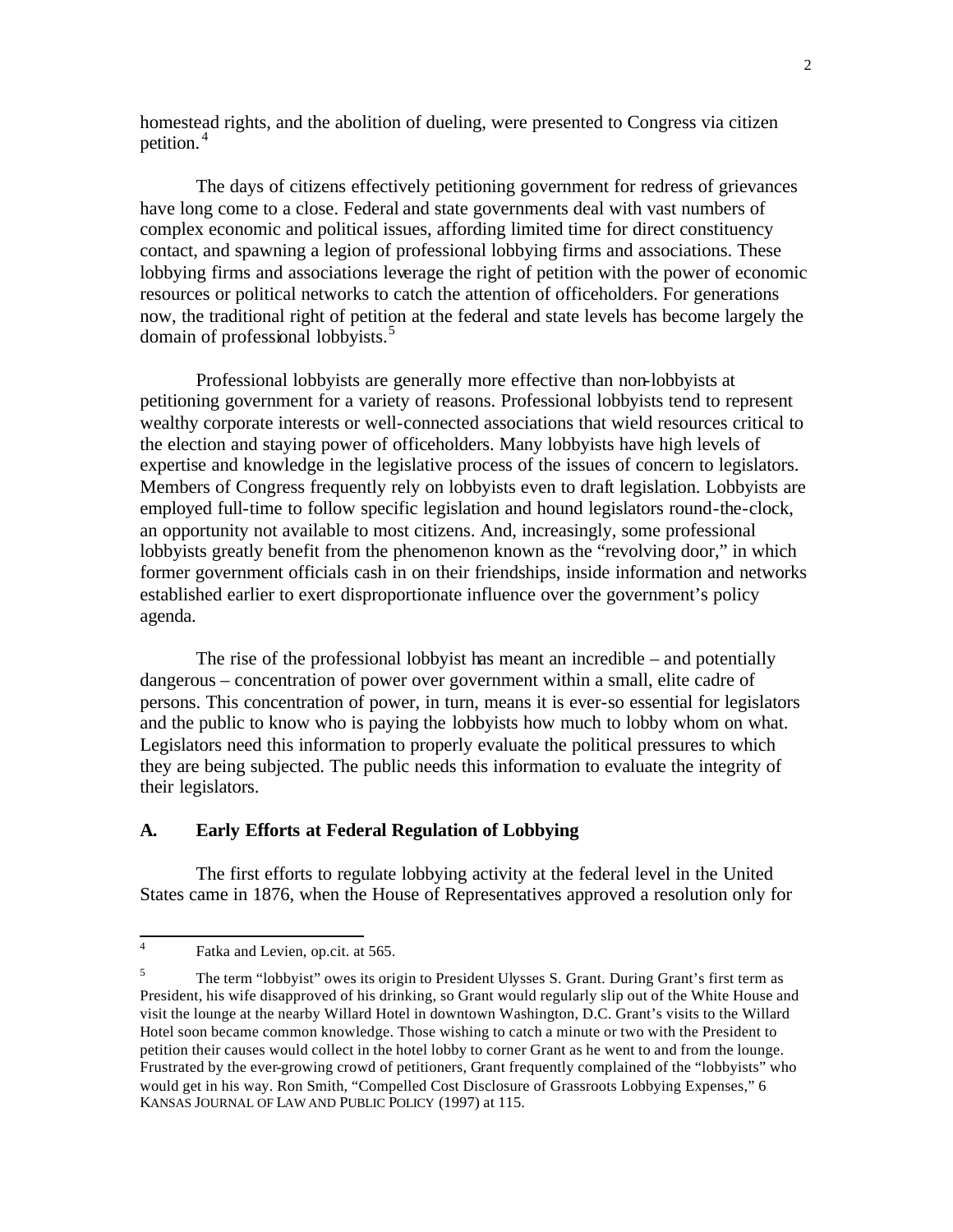that congressional session requiring lobbyists to register with the House Clerk.<sup>6</sup> Several states had gone a little further by the end of the  $19<sup>th</sup>$  century and even criminalized lobbying.<sup>7</sup> But none of these efforts were systematically enforced.

In the 1930s, Senator Hugo Black of Alabama led the fight aga inst corrupt lobbying practices in Washington. Black advocated that lobbyists register their names, salaries, monthly expenses and the intent of their lobbying activities. His concern fell on deaf ears until the spring of 1935, when lobbyists for an association of public utility holding companies attempted to block passage of a bill that would have broken up holding companies into smaller market shares. Lobbyists coordinated their efforts by firebombing Capitol Hill with hundreds of telegrams demanding Sena tors vote down the measure. Black held a congressional hearing on the source of these telegrams and discovered that lobbyists impersonated constituents by dictating hundreds of unique telegrams to Western Union associates.

As a result of the investigation, the Public Utilities Holding Company Act was amended to require registration of all company agents. Black also introduced a measure to require the registration of all lobbyists generally, but the bill failed to become law. Still, Congress showed signs of concern by adding special provisions for lobbyist registration in some industry-specific legislation, such as the Merchant Marine Act of 1936.

But it was not until World War II that Congress established comprehensive and systematic regulation of lobbying. This came in the form of two very different federal statutes: the Foreign Agents Registration Act of 1938 and the Federal Regulation of Lobbying Act of 1946.

## **1. Foreign Agents Registration Act of 1938**

The first attempt at comprehensive lobbying reform at the federal level was the Foreign Agents Registration Act (FARA) of 1938. FARA's primary purpose was to limit the influence of foreign agents and propaganda on American public policy. The foreign agents act arose specifically in response to a perceived propaganda drive by Adolph Hitler to fan the Nazi movement in the United States. Though there was no explicit evidence, President Franklin Roosevelt and many members of Congress believed that Hitler was helping finance the Nazi movement in the United States.

The enactment of the Foreign Agents Registration Act in the critical period preceding the outbreak of World War II was the result of recommendations by a special committee of Congress (known as the "McCormack committee") investigating "un-American activities" in the United States. The Act originally focused on the Nazi movement. In fact, the words "foreign propaganda" in the Act which was subject to

Id.

 6 Fatka and Levien, op.cit. at 569.

<sup>7</sup>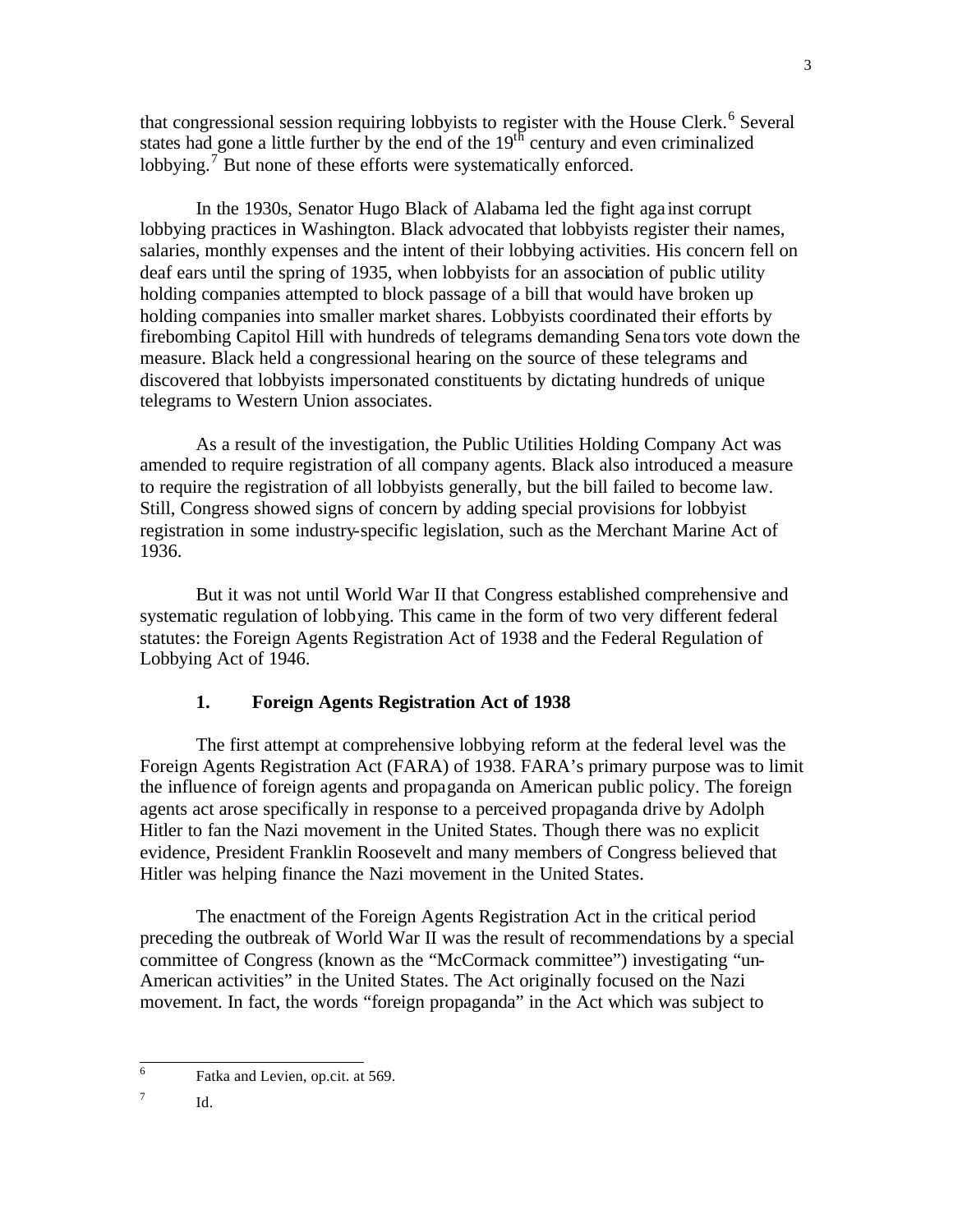regulation originally read "Nazi propaganda."<sup>8</sup> But it was later expanded to include concerns about pro-communist propaganda as well.

FARA sought to lessen the influence of foreign propagandists by requiring that an "agent of a foreign principal" register as such with the Secretary of State and that any literature or information disseminated by the foreign agent be labeled as such. "Foreign agent" covered by the Act was expanded to include any person acting as a lobbyist, public relations representative or attorney for a foreign principal or any domestic organization subsidized by a foreign principal. "Foreign principal" was defined as a foreign government, political party, corporation, entity or individual organized under the laws of, or having a principal place of business in, a foreign nation.

The Act was designed to counteract the influence of foreign propaganda, not by restricting the distribution of such information, but by identifying it as paid for and distributed by foreign agents. Communications by foreign agents intended to influence public policies were required to include a statement including the name and address of the foreign agent and the foreign interest promoting the political communications.

FARA was amended several times in the 1950s and 1960s. The most significant amendment came in 1966, when Congress changed the primary focus of FARA from an anti-propagandist tool into an instrument of regulation over grassroots lobbying as well as lobbying of Congress by foreign agents. The greatest threat perceived by Congress at that time was not so much from foreign subversives attempting to shape American foreign policies, but from foreign economic competitors attempting to influence American business and tax policies.<sup>9</sup>

FARA, including its anti-propagandistic elements, has repeatedly been upheld by the courts.<sup>10</sup>

## **2. Federal Regulation of Lobbying Act of 1946**

Following immediately in the footsteps of World War II, Congress also approved the nation's first comprehensive lobbying disclosure law for domestic lobbyists: the Federal Regulation of Lobbying Act of 1946. The primary objective of the 1946 Act was to establish a system of lobbyist registration and disclosure. Like FARA, the Act did not attempt to regulate the conduct of lobbying or the financial activity of lobbyists.

The Federal Regulation of Lobbying Act provided a system of registration and financial disclosure of those attempting to influence legislation in Congress.<sup>11</sup> The Act's

<sup>8</sup> <sup>8</sup> Michael Spak, "America for Sale: When Well-Connected Former Federal Officials Peddle Their Influence to the Highest Bidder," 78 *Kentucky Law Journal* (1990) at 242-243.

<sup>&</sup>lt;sup>9</sup> Mark Baker, "Updating the Foreign Agents Registration Act to Meet the Current Economic Threat to National Security," 25 *Texas International Law Journal* (1990) at 24.

<sup>10</sup> See, for example, *Meese v. Keane*, 481 U.S. 465 (1987).

<sup>&</sup>lt;sup>11</sup> Section 308 of the Act provides: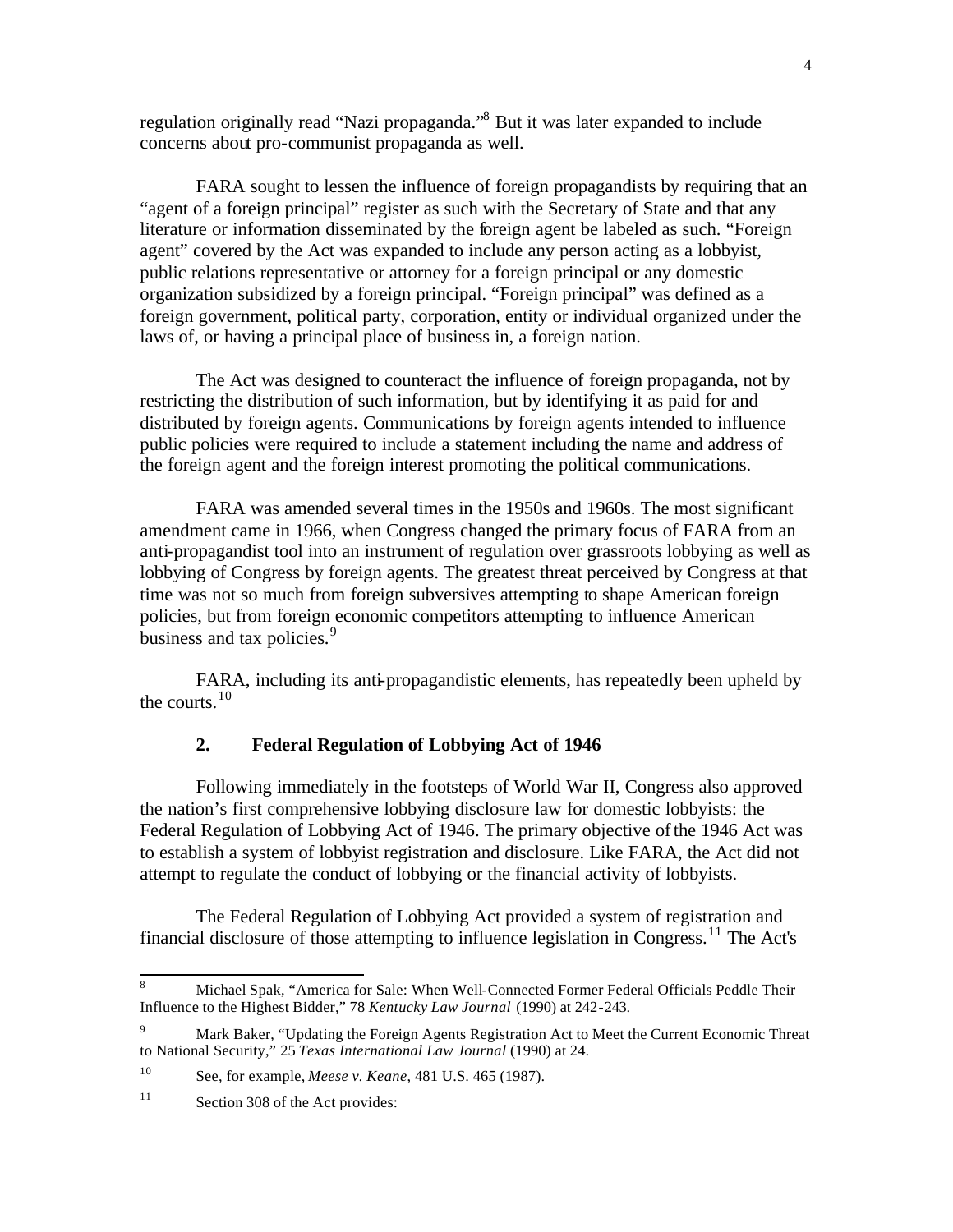goal was to provide public information on the political pressures influencing legislation, and it recognized that "full realization of the American ideal of government by elected representatives depends to no small extent on [members of Congress] ability to properly evaluate" the political pressures to which they are regularly subjected.<sup>12</sup> Without this public information, "the voice of the people may all too easily be drowned out by the voice of special interest groups seeking favored treatment while masquerading as proponents of the public weal."<sup>13</sup>

The 1946 Act required anyone whose "principal purpose" was to influence the passage or defeat of legislation in Congress to register with the Clerk of the House and the Secretary of the Senate and file quarterly financial reports. The financial reports required the name and address of the lobbyist and all paying clients; how much the lobbyist was paid; all contributors to the lobbying effort and the amount of the contributions; an itemized accounting of expenditures by the lobbyist; the identity of any publications that the lobbyist caused articles or editorials to be printed; and the particular legislation the lobbyist was paid to influence. Violation of these reporting requirements could be punishable by a fine up to \$5,000 or one year imprisonment and a three-year prohibition on lobbying.

The Regulation Act was widely perceived as poorly drafted and ineffective. Just two years after Resident Harry Truman signed the Act into effect, he called for several revisions in the lobbying law to make it more effective. Some of the weaknesses of the Federal Regulation of Lobbying Act are that it did not cover congressional staff or the executive branch nor a great deal of grass-roots lobbying. Importantly, while the Act did require itemized reporting of expenditures, it failed to require disclosure of what the public needs to know most about lobbying: *how much was spent overall and for what policy objective*. Furthermore, the Act was very vague as to who actually had to register. It was not at all clear what constituted lobbying as a "principal purpose" which would trigger the reporting threshold.

Just as problematic was enforcement of the 1946 Act. The Clerk of the House and Secretary of the Senate felt at the time that their role was to serve as a depository of information, not to audit for errors and enforce compliance. The Department of Justice also decided that it would focus on encouraging voluntary compliance to the Act by bringing it to the attention of potential violators rather than prosecute for noncompliance.<sup>14</sup>

l

<sup>&</sup>quot;(a) Any person who shall engage himself for pay or for any consideration for the purpose of attempting to influence the passage or defeat of any legislation by the Congress of the United States shall, before doing anything in furtherance of such object, register with the Clerk of the House of Representatives and the Secretary of the Senate and shall give to those officers in writing and under oath, his name and business address, the name and address of the person by whom he is employed, and in whose interest he appears or works, the duration of such employment, how much he is paid and is to receive, by whom he is paid or is to be paid, how much he is to be paid for expenses, and what expenses are to be included . . . ."

<sup>12</sup> United States v. Harriss, 347 U.S. 612 (1954) at 625.

 $^{13}$  Id.

<sup>14</sup> S. Rep. No. 99-161 (1986) at 51-52.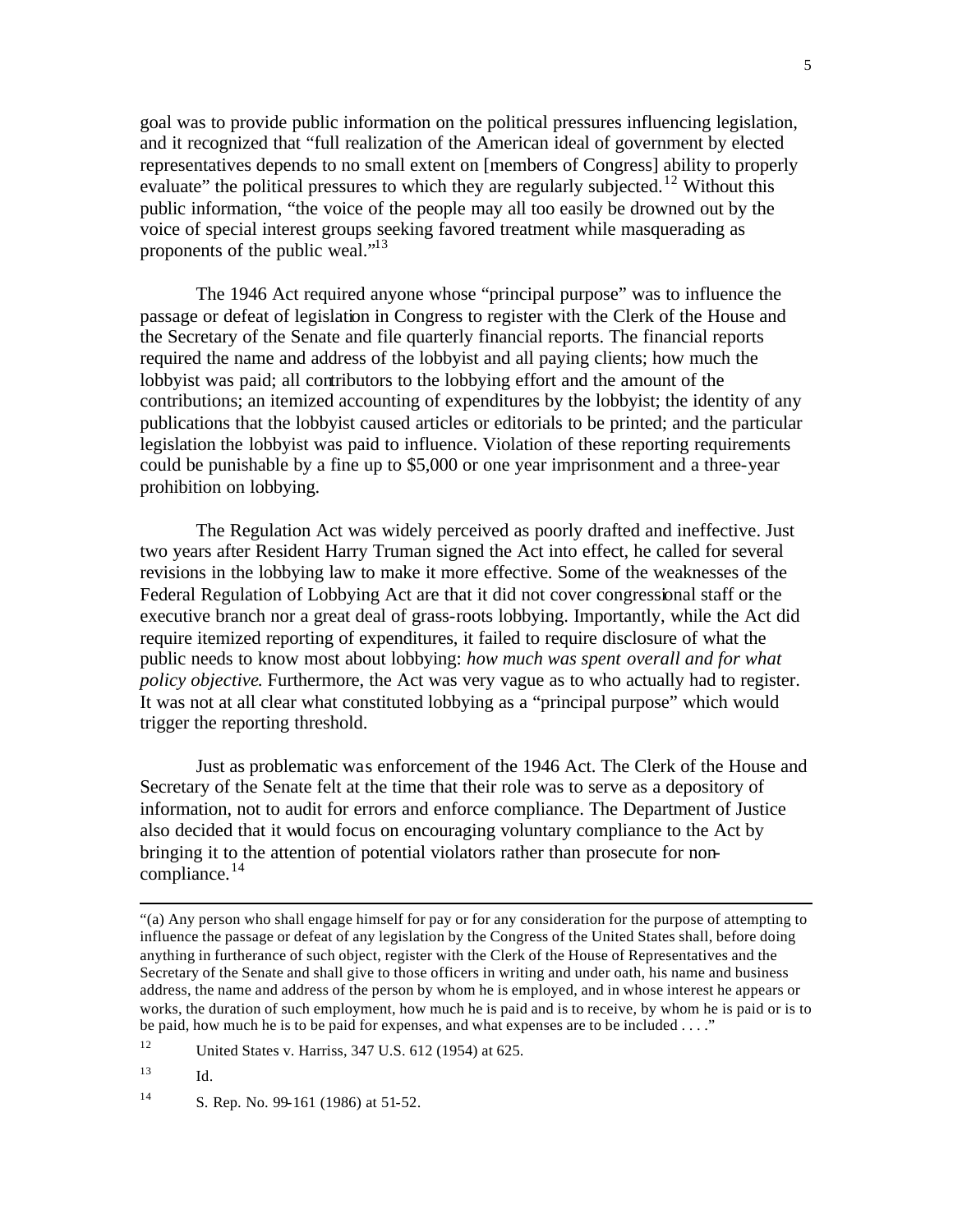The 1946 Act was further weakened when the U.S. Supreme Court narrowed its already limited scope. In *United States v. Harriss*, <sup>15</sup> the court narrowed the application of the Act in order to avoid finding it unconstitutional due to poor drafting. Without ruling on the merits of regulating lobbying, the court determined that the Act only applied to "paid lobbyists" who "directly communicate" with Members of Congress on "pending legislation." Thus, the court interpreted the Act to cover only efforts to influence the passage or defeat of a specific bill, but not other congressional activities, and for only those paid efforts in which lobbyists directly contacted members of Congress, not their congressional staff. Persons who spend less than half of their time contacting members of Congress on legislation were exempt from the reporting requirements.

A 1991 study by the U.S. General Accounting Office (GAO) uncovered just how porous was the 1946 Act.<sup>16</sup> The study found that about 10,000 of the 13,500 individuals and organizations listed as key influence peddlers on Capitol Hill in a book entitled, *Directory of Washington Representatives*, were not registered as lobbyists. The GAO study also concluded that lobbyist disclosure reports were woefully incomplete. The GAO found that: 60% of registered lobbyists reported no financial activity; 90% reported no expenditures for salaries, wages, fees or commissions; 95% reported no public relations or advertising expenditures; and that only 32% of filers reported a specific title or bill number of legislation lobbied.

#### **3. The Byrd Amendment and Miscellaneous Disclosure Laws**

In 1989, Sen. Robert Byrd (D-W.Va.) offered an amendment to an Interior appropriations bill prohibiting the use of government funds by any private entity to influence the award of a federal contract, grant or loan.<sup>17</sup> Private recipients of government appropriations can use non-government funds to influence the award of contracts, rants or loans, but the private entity is required to disclose this lobbying activity. Federal regulations implementing the Byrd Amendment require the disclosure of each contact made by the private entity with a federal official through "outside lobbyists" to influence an award decision. In-house lobbyists and the client's employees are exempt from the Byrd Amendment.

<sup>15</sup> <sup>15</sup> United States v. Harriss, 347 U.S. 612 (1954). In subsequent rulings, the U.S. Supreme Court more clearly determined that lobbying is an important means of petitioning government and thus is given some constitutional protection. See, for example, Eastern Railroad Presidents Conference v. Noerr Motor Freight, 365 U.S. 127 (1961) [defending the right of a group of railroads to wage a grassroots lobbying campaign].

<sup>16</sup> General Accounting Office, "Federal Lobbying: Federal Regulation of Lobbying Act of 1946 is Ineffective," (July 1991). In the study, GAO interviewed a sample of those identified in *Washington Representatives* and found that 75% had contacted both members of Congress and their staffs, dealt with federal legislation, and sought to influence Congress or the Executive Branch.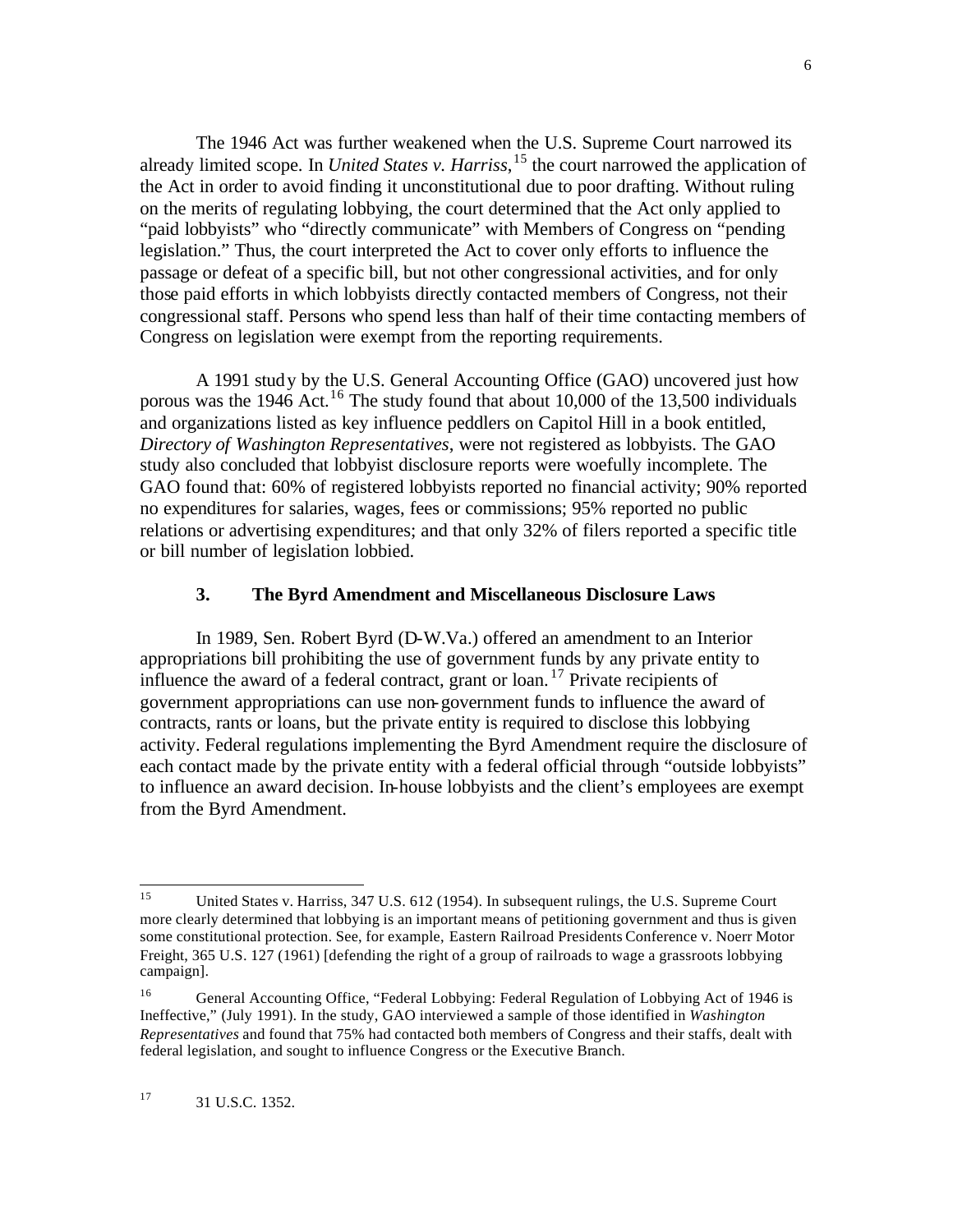At the time the contract, grant or loan is requested or received, the disclosure reports must be filed with the awarding agency. The awarding agency compiles these reports and submits them to the Clerk of the House and Secretary of the Senate twice each year. Monitoring compliance is the responsibility of the awarding agency and enforcement against violations is the responsibility of the Department of Justice under the Program Fraud Civil Remedies Act.

Similarly, federal employees are also prohibited on lobbying with appropriated moneys.<sup>18</sup> The restriction has been interpreted by the Justice Department to prohibit "grass roots lobbying" -- campaigns in which members of the public are encouraged to contact their Senators or Representatives. Slightly less restrictive rules apply to cabinet members and other Senate-confirmed officials acting within their areas of responsibility. The Justice Department guidance permits Federal employees to do the following:

- communicate with Members and their staffs in support of Administration or Departmental positions;
- communicate with the public through public speeches and published writings;
- communicate privately with individual members of the public, so long as those communications are not part of a grass roots lobbying campaign; and
- lobby Congress or the public on non-legislative or appropriation matters like nominations and treaties.

Over the years, specific agencies adopted various agency-specific requirements on lobbying. Section 112 of the Housing and Urban Development Reform Act, for example, imposed disclosure requirements on persons who make expenditures to influence decisions made by HUD employees, including decisions that affect the status of HUD assistance.<sup>19</sup> Similar reporting requirements were established for those lobbying the Farmers Home Administration and other agencies.

## **B. Lobbying Disclosure Act of 1995**

After decades of failed attempts to close the many loophole of the 1946 Act, Congress finally stepped up to the plate at the end of 1995 and approved the fairly sweeping Lobbying Disclosure Act (LDA) of 1995. LDA represents a comprehensive reform when compared to the earlier regulatory efforts,<sup>20</sup> though it certainly was seen as falling short of a complete success by its biggest sponsors.<sup>21</sup>

<sup>21</sup> Rep. Christopher Shays (R-Conn.), a major proponent of the Lobbying Disclosure Act of 1995, commented during congressional hearings: "It is possible to write a better bill … I'm not sure we would

 $\overline{18}$ <sup>18</sup> 18 U.S.C. 1913.

<sup>19</sup> 42 U.S.C. 3537b.

<sup>&</sup>lt;sup>20</sup> One of the lead sponsors of the Lobbying Disclosure Act of 1995, Sen. Carl Levin (D-Mich.), testified before the House Committee on the Judiciary that "decade after decade, Congress has tried to close the loopholes in the lobbying registration laws, and decade after decade, those efforts have failed. This Congress has a chance to be different." Hearing before the House Committee on the Judiciary, Overhauling the Lobbying Disclosure Law, Testimony of Sen. Carl Levin (September 7, 1995).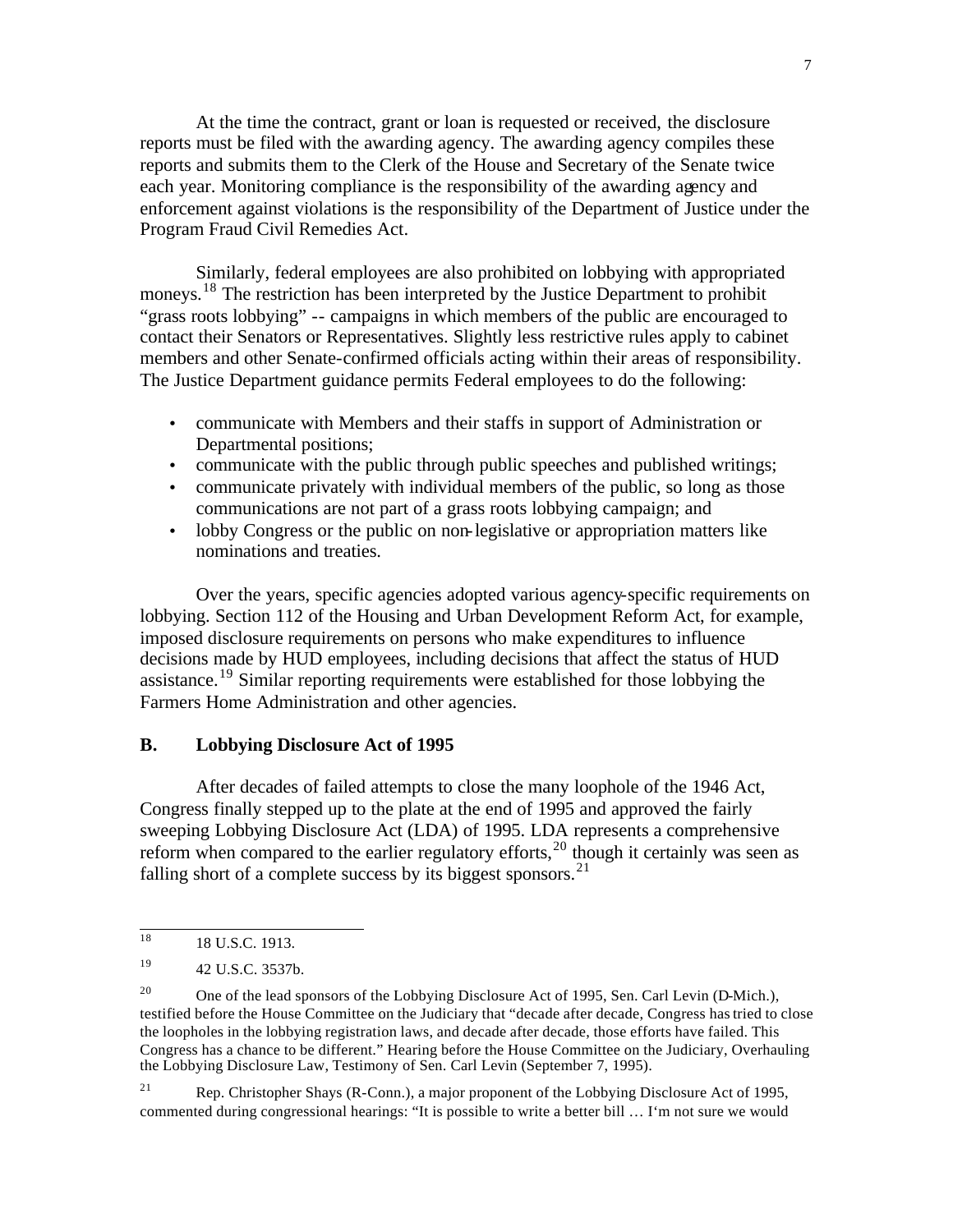The Lobbying Disclosure Act received unanimous approval in the Senate and was signed into law by President Bill Clinton on December 19, 1995. The new Act took effect on January 1, 1996. $22$ 

LDA marked the first comprehensive reform of federal lobbying laws in 50 years. Congress had been very reluctant to modify the 1946 lobbying law, despite the fact it was widely recognized as a failure in achieving the objectives of registering and disclosing to the public the swelling ranks and financial activity of federal lobbyists.

Several forces came into play in the mid-1990s to compel congressional action. First and foremost, Congress had been enwrapped in a sensational case of corruption touching several members of Congress, known as the Wedtech scandal. In 1987, the Senate Subcommittee on Oversight of Government Management investigated "improper activities in the award of federal contracts to the Wedtech Corporation.<sup>323</sup> The Subcommittee noted that Wedtech had hired numerous lobbyists, including some former members of Congress, to help land lucrative government contracts. All the lobbying activity went unreported, and even involved bribing government officials. The investigation highlighted inadequacies of federal lobbying laws, prompting the Subcommittee to convene hearings specifically on the lobbying registration and reporting in 1991.

This hearing was the genesis of the Lobbying Disclosure Act, with Sen. Carl Levin (D-Mich.) introducing the first version of the Act in 1992. The bill was revised and reintroduced several times in subsequent congressional sessions. It gained substantial momentum when other scandals in Congress erupted, centering on a few Democratic leaders of the House. Republicans campaigned on the theme of cleaning up Congress and made lobbying disclosure one priority. The Lobbying Disclosure Act was finally codified in 1995 with substantial bipartisan support.

The Lobbying Disclosure Act of 1995 replaced much of the earlier patchwork of lobbying disclosure laws with a single, uniform statute covering the activities of all professional lobbyists. It incorporated FARA, the Byrd Amendment and the Federal Regulation of Lobbying under one law and provided substantial improvements in their definitions, coverage, reporting requirements and enforcement.

# **1. Improvements in Lobbying Disclosure**

The first significant improvement in federal lobbying laws offered by LDA was clarifying key concepts subject to regulation. These definitions include:

l

pass it…." Hearing before the Subcommittee on the Constitution, House Committee on the Judiciary, Lobbying Reform Proposals (September 7, 1995).

 $2^2$  2 U.S.C. 1601.

<sup>&</sup>lt;sup>23</sup> Senate Committee on Governmental Affairs, Lobbying Disclosure Act of 1993, S. Rep. No. 37 (1993).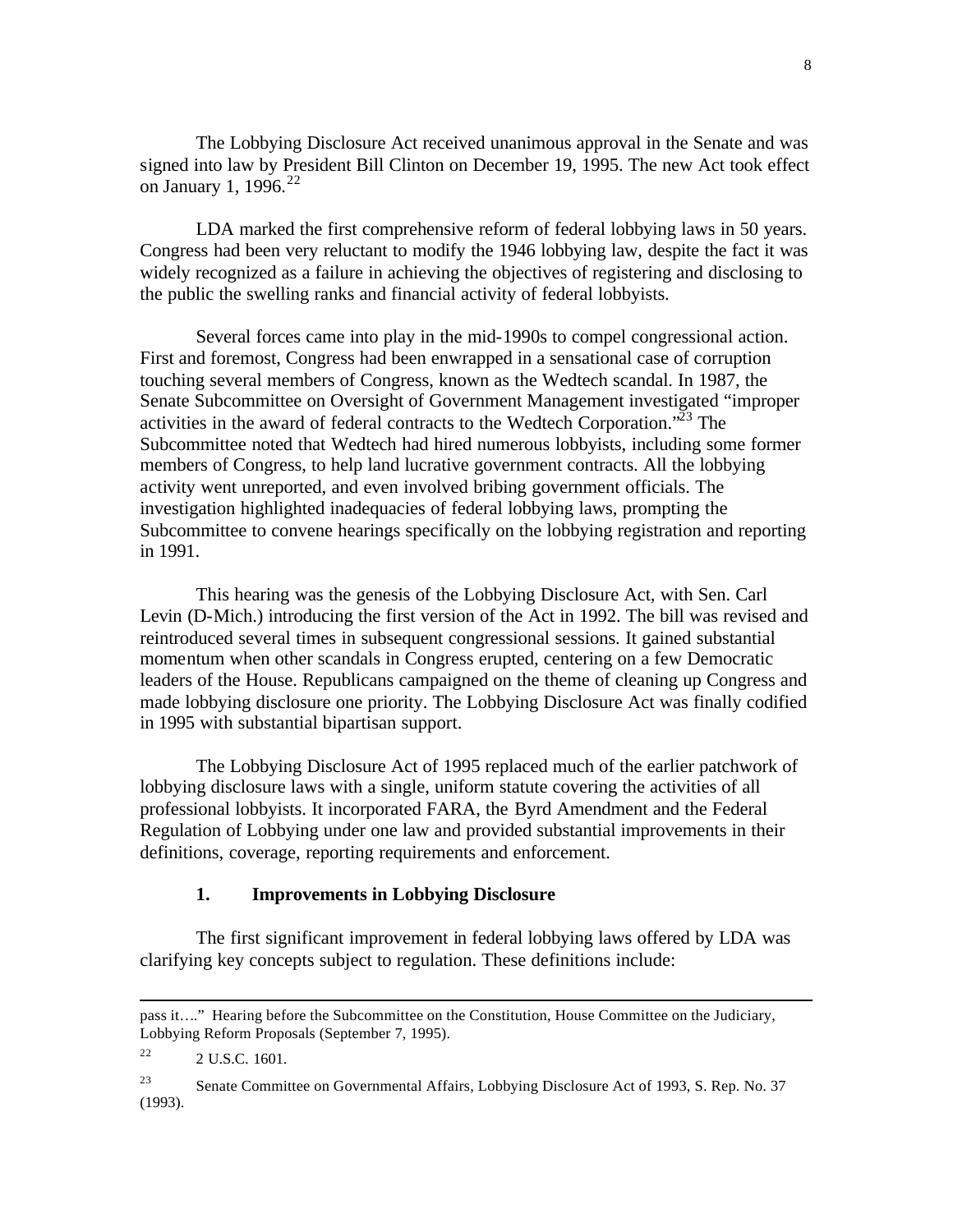"Lobbyist" means any individual who is employed or retained by a client for financial or other compensation for services that include more than one lobbying contact, other than an individual whose lobbying activities constitute less than 20 percent of the time engaged in the services provided by such individual to that client over a six month period.

"Lobbying activities" means lobbying contacts and efforts in support of such contacts, including preparation and planning activities, research and other background work that is intended, at the time it is performed, for use in contacts, and coordination with the lobbying activities of others.

"Covered executive branch official'" means

(A) the President;

(B) the Vice President;

(C) any officer or employee, or any other individual functioning in the capacity of such an officer or employee, in the Executive Office of the President;

(D) any officer or employee serving in a position in level I, II, III, IV, or V of the Executive Schedule, as designated by statute or Executive order;

(E) any member of the uniformed services whose pay grade is at or above O-7 under section 201 of title 37; and

(F) any officer or employee serving in a position of a confidential, policydetermining, policy-making, or policy advocating character."

The broad definition of lobbying requires that any preparation and supervisory activity for a lobbying contact be counted toward lobbying as well as the contact itself. The more refined definition of lobbyist also remedies the "principal purpose" loophole of the 1946 law, without becoming over-bearing, by requiring that individuals who spend 20% or more of their time on lobbying activity be subject to the reporting requirements.

The new definition of lobbyist recognizes two kinds of lobbyists: in-house lobbyists who promote the interests of the employing organization or business, and "outside" lobbyists who contract with clients outside the organization of business. Both types are required to register and report their financial activities. Organizations or businesses with in-house lobbyists must register report the activities of its employee lobbyists. Outside lobbyists must register and report their activities on behalf of paying clients.

Very importantly, the Lobbying Disclosure Act also expands the set of "covered officials" to include not just members of Congress but also congressional staff and elected officials and senior staff of the executive branch. Executive grade levels I through V include senior members of the executive branch in a decisionmaking capacity. Covered congressional staff includes all congressional employees.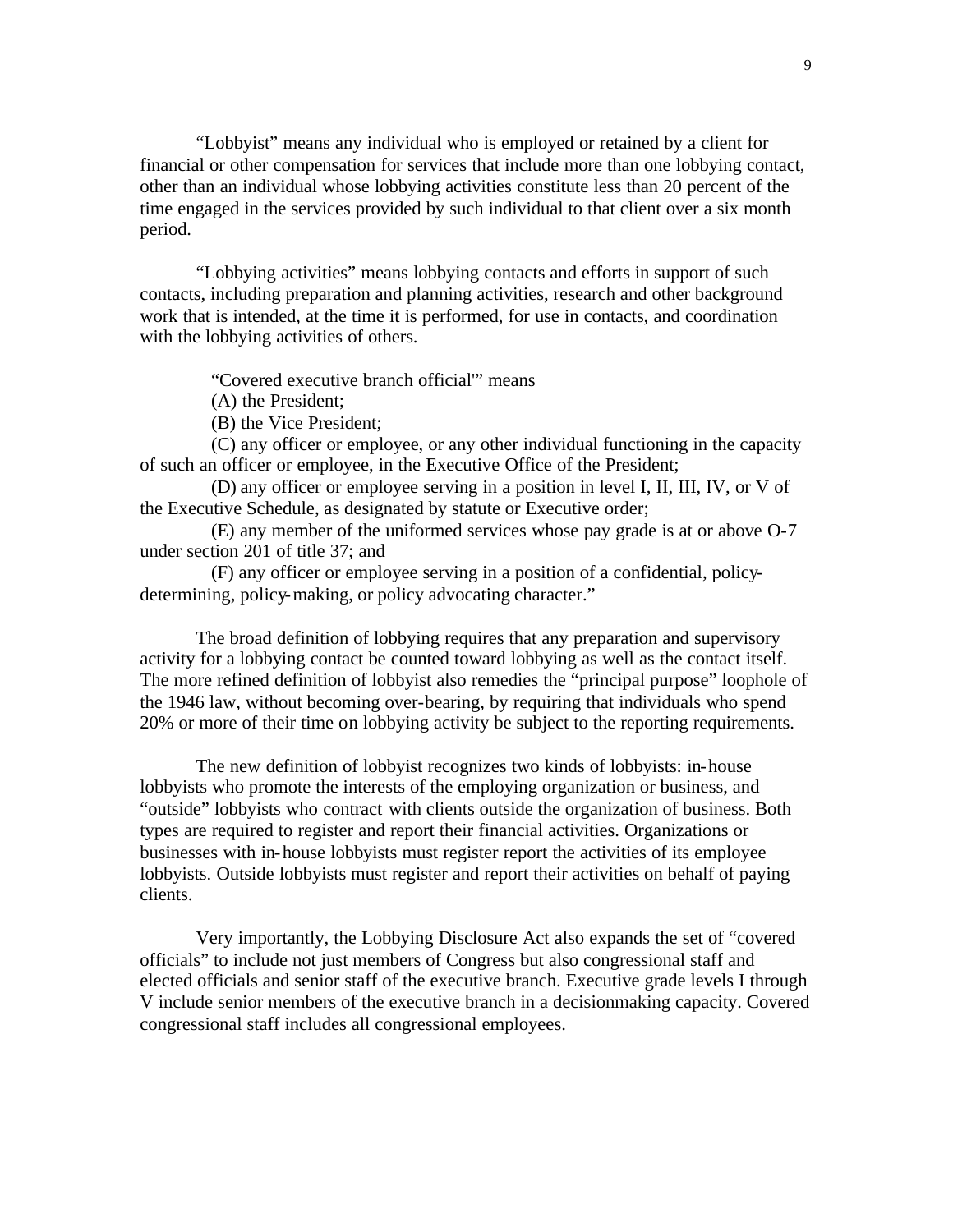#### **a. Triggering Threshold for Lobbying Registration**

Any individual or organization whose combined expenses for lobbying activities does not reach a *de minimis* amount in a six-month period need not register under the LDA.<sup>24</sup> For in-house lobbyists, the triggering threshold is \$22,500 in aggregate lobbying activity by the organization. A lobbying firm, including a self-employed lobbyist, does not need to register lobbying on behalf of any particular client who provides less than \$5,500 in income to the firm or lobbyist.

Upon exceeding the *de minimis* threshold, any employee of an organization who serves as a lobbyist, or who works for a lobbying firm or is self-employed and is retained by a client for lobbying activity, must register and report lobbying income and expenses if:

- (i) the person makes more than one lobbying contact in a six-year period; and
- (ii) spends at least 20% on lobbying activity, including the research, preparing and supervision of lobbying contacts.

#### **b. Lobbyist Registration and Reporting Requirements**

Under LDA, a lobbyist must register on identical forms filed with the Secretary of the Senate and the Clerk of the House within 45 days of meeting the registration threshold or 45 days of being employed by an organization as a lobbyist. Registration information generally includes the names of the lobbyist, employer and/or client, and any organizations that contribute \$10,000 or more for the lobbying activities within a sixmonth period and play a substantial role in directing the lobbying activities; any foreign entity with a 20% or greater stake in the lobbying activity; and a list of issues to be lobbied.

An organization that meets the lobbying threshold file as registrants and report all employees who lobbied on the organization's behalf. Self-employed lobbyists and lobbyists of lobbying firms file their own registration reports.

In addition to the registration of lobbyists, organizations and lobbyists are required to file bi-annual financial activity reports, covering January 1–June 30 and July 1–December 31 of each year. These financial activity reports identify the lobbyist, clients and employers; issues or bill numbers that were lobbied; and a "good faith" estimate of aggregate lobbying expenses rounded to the nearest \$20,000. *Reported expenditures are not broken down by particular issue or bill, by lobbying activity or even by lobbyist, if more than one lobbyist is reported on the disclosure form.* However, the amount charged each client above *de minimis* must be disclosed by outside lobbyists and lobbying firms.

Lobbyists are required to identify their clients to any covered official upon request during an oral contact. Furthermore, lobbyists must identify on their own any foreign

 $24$ <sup>24</sup> 2 U.S.C. 1603. The triggering threshold for lobbying registration is adjusted for inflation every four years.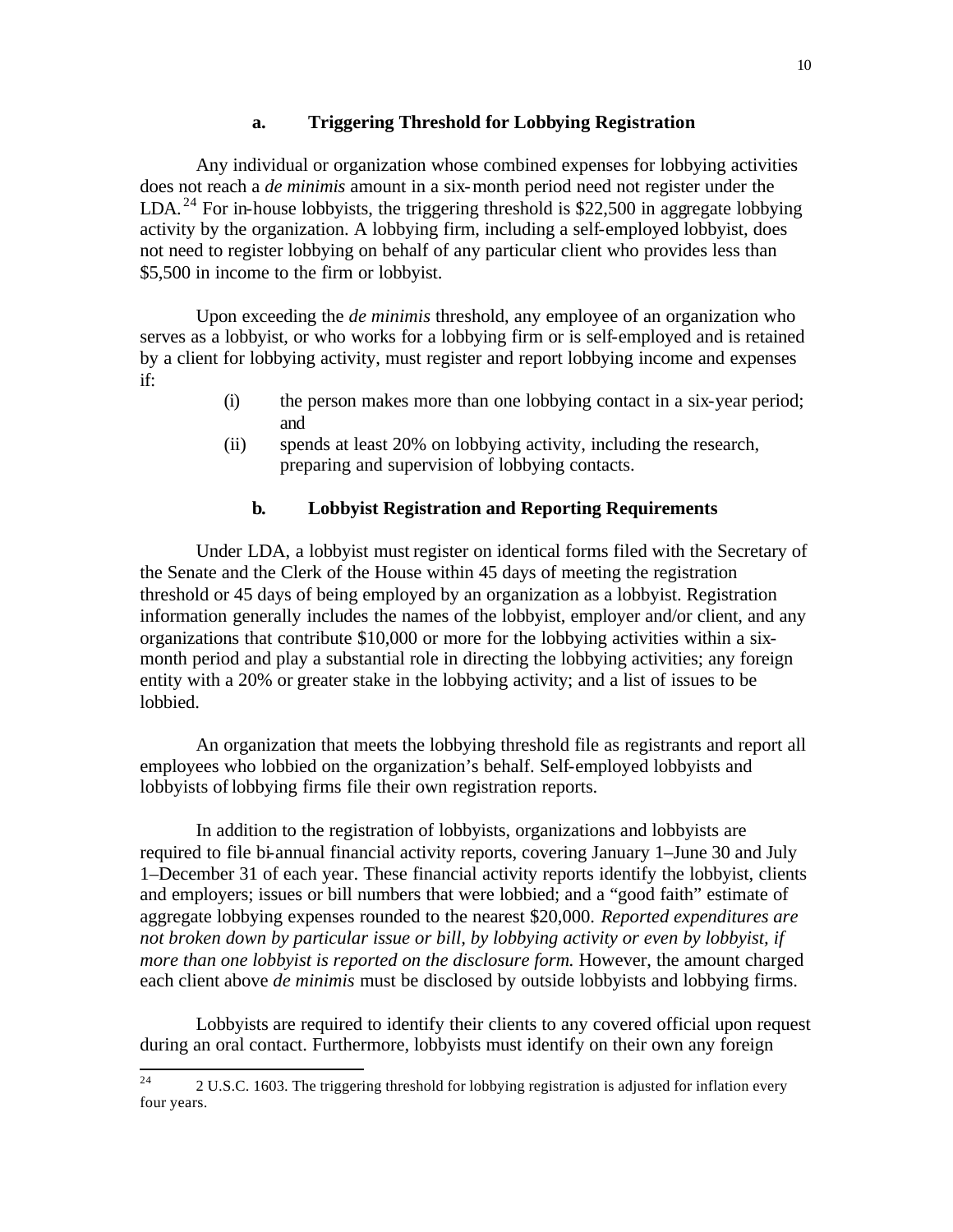interests for whom they are lobbying in any written contacts, when that foreign interest owns 20% or more stake of the client or organization.

Additional reporting requirements apply to lobbyists representing foreign interests. Under the Lobbying Disclosure Act of 1995, lobbyists representing foreign governments or foreign political parties must continue registering under the Foreign Agents Registration Act and need not register under LDA. Lobbyists representing private foreign interests must register under LDA and need not register under FARA.

Lobbyists registering under FARA report to the Attorney general's office, listing detailed business and financial information and must label all lobbying materials as representing the interests of the foreign government or party. The financial disclosure requirements are considerably more extensive under FARA than under LDA. The amounts of funds spent on specific lobbying issues and bills must be itemized, and the amounts and sources of funds and the lobbying objectives clearly identified. All lobbying communications to covered officials and the public under FARA must be labeled as representing the foreign government or party.

## **c. Disclosure of Lobbyist Reports**

Registration and lobbyist financial activity reports are available to the public on request in paper format from the Clerk of the House at the Legislative Resource Center and the Secretary of Senate's Office of Public Records. While filing forms are available on the Internet from both the House Clerk and the Secretary of Senate's Web pages, only the Senate office has made any effort to provide *Internet disclosure* of lobbyist registration and financial activity reports.

Section 6 of the Lobbying Disclosure Act calls upon the House Clerk and Senate Secretary to develop and implement a system of electronic reporting of lobbyist records. A system of electronic reporting encompasses a dualistic system of *electronic filing* for filers, and *electronic disclosure* of these records to the public. LDA calls for both.

Section 6 of LDA reads, in part, that the Secretary of the Senate and the Clerk of the House shall: "develop filing, coding, and cross-indexing systems to carry out the purposes of this Act, including –

- (A) a publicly available list of all registered lobbyists, lobbying firms, and their clients; and
- (B) computerized systems designed to minimize the burden of filing and maximize public access to materials filed under this Act... $^{25}$

During congressional hearings on LDA when the law was being considered, Congress understood the significance of the public disclosure requirements of Section 6. Congress was debating the issue of which governmental agency should be responsible for

2 U.S.C. 1605(3).

25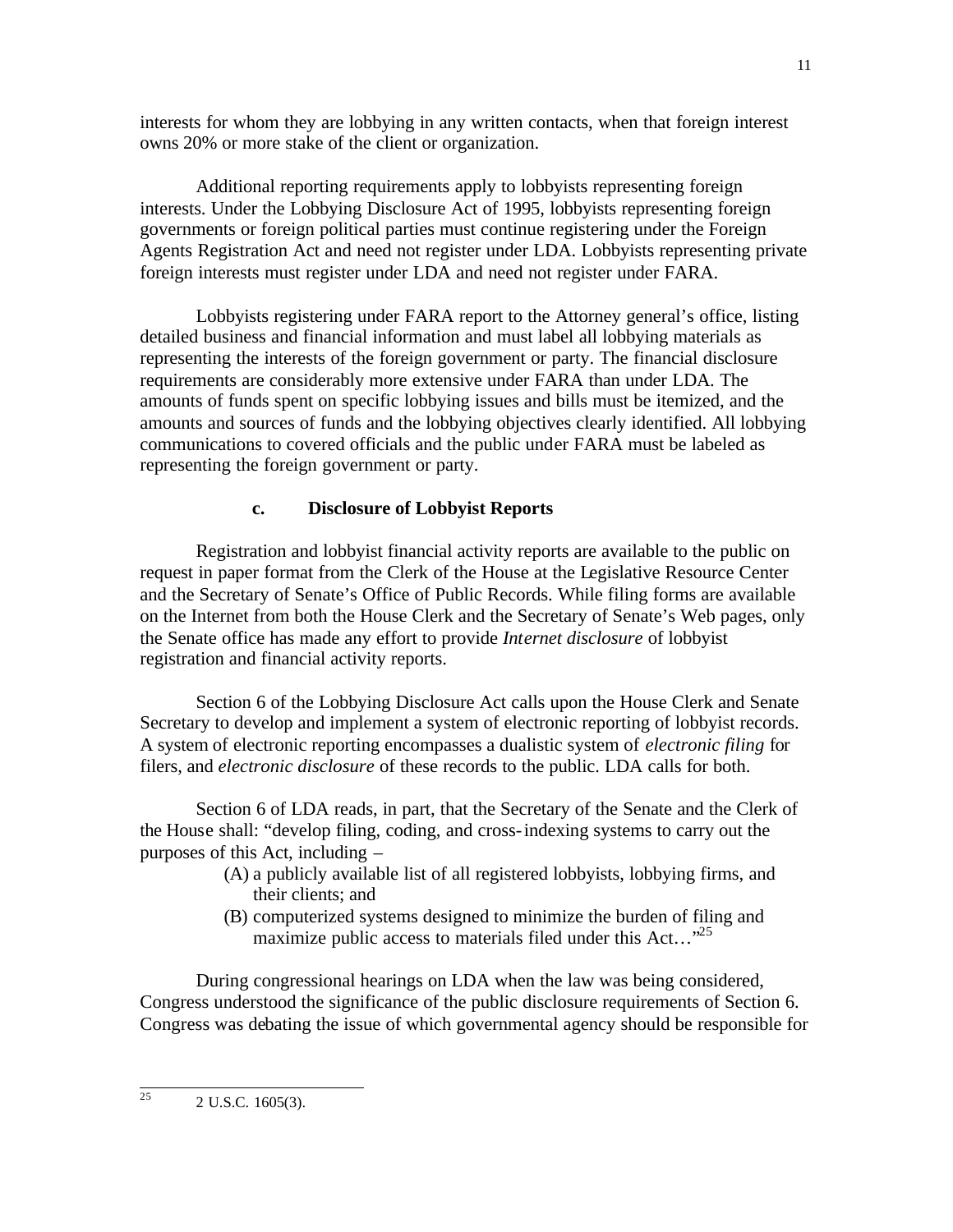carrying out the disclosure requirements, including the mandate for a modern computerized disclosure system.

Neither the Office of Governmental Ethics nor the Justice Department wanted the task of serving as the lobbyist filing and disclosure agency for LDA. As Stephen Potts, Director of the Office of Governmental Ethics testified in 1993: "We do not currently have the experience or equipment contemplated in the legislation for computer services necessary to handle this volume of lobbyists' reports, nor to service the volume of requests for information likely to result because of the high visibility of the issue of lobbyists' registrations."<sup>26</sup>

The Federal Election Commission, however, was willing to carry out the mandate of public disclosure of lobbyist financial reports.

Scott Tomas, Chair of the Federal Election Commission (FEC), testified that the elections agency was quite prepared to take over the filing and disclosure responsibilities of the Act. Thomas observed that: "All these functional activities (disclosure requirements) are requirements for regulating campaign finance, and we already have developed the type of staff expertise, procedures, physical plant, and information technology necessary to meet these core elements of the bill…. This parallel is recognized in the bill in section 6 which requires the proposed Department of Justice Office of Lobbying Registration and Public Disclosure to set up computer systems 'compatible with computer systems developed and maintained by the Federal Election Commission … [so] that information filed in the two systems can be readily crossreferenced.' It strikes us easier for all parties concerned if all interested parties can deal with one agency with familiar faces and consistent rules and procedures. $^{27}$ 

In the end, the filing and disclosure responsibilities were given to the House Clerk and the Senate Secretary. Since that time, the FEC has developed a stellar electronic reporting system of campaign finance reports that is searchable, sortable and downloadable, which minimizes the burden on filers and maximizes public access to the records. The Clerk of the House has made almost no effort to computerize its lobbying disclosure records then or now, while the Secretary of the Senate on its own initiative has at least made a modest effort to upload non-searchable photocopies of paper reports in .pdf format onto its Web page.

 $\overline{26}$ <sup>26</sup> House Subcommittee on Administrative Law and Government Relations, Committee on the Judiciary, Hearing on the Lobbing Disclosure Act of 1993, Testimony of Stephen Potts, Office of Governmental Ethics (March 26, 1993).

<sup>&</sup>lt;sup>27</sup> House Subcommittee on Administrative Law and Government Relations, Committee on the Judiciary, Hearing on the Lobbing Disclosure Act of 1993, Testimony of Scott Thomas, Federal Election Commission (March 26, 1993).

Though it need be added that FEC willingness to assume the responsibility of public recordkeeping of the lobbyist reports came with some reluctance, if no additional funding from Congress were to follow. As Thomas continued to testify: "We wish to emphasize that the Commission is not anxious to take on this new responsibility if the additional funding and staffing necessary to do the job correctly would not be provided… That said, we offer this comment in the hope it will enable your Subcommittee to consider an option that might produce a more economical and efficient result." Id.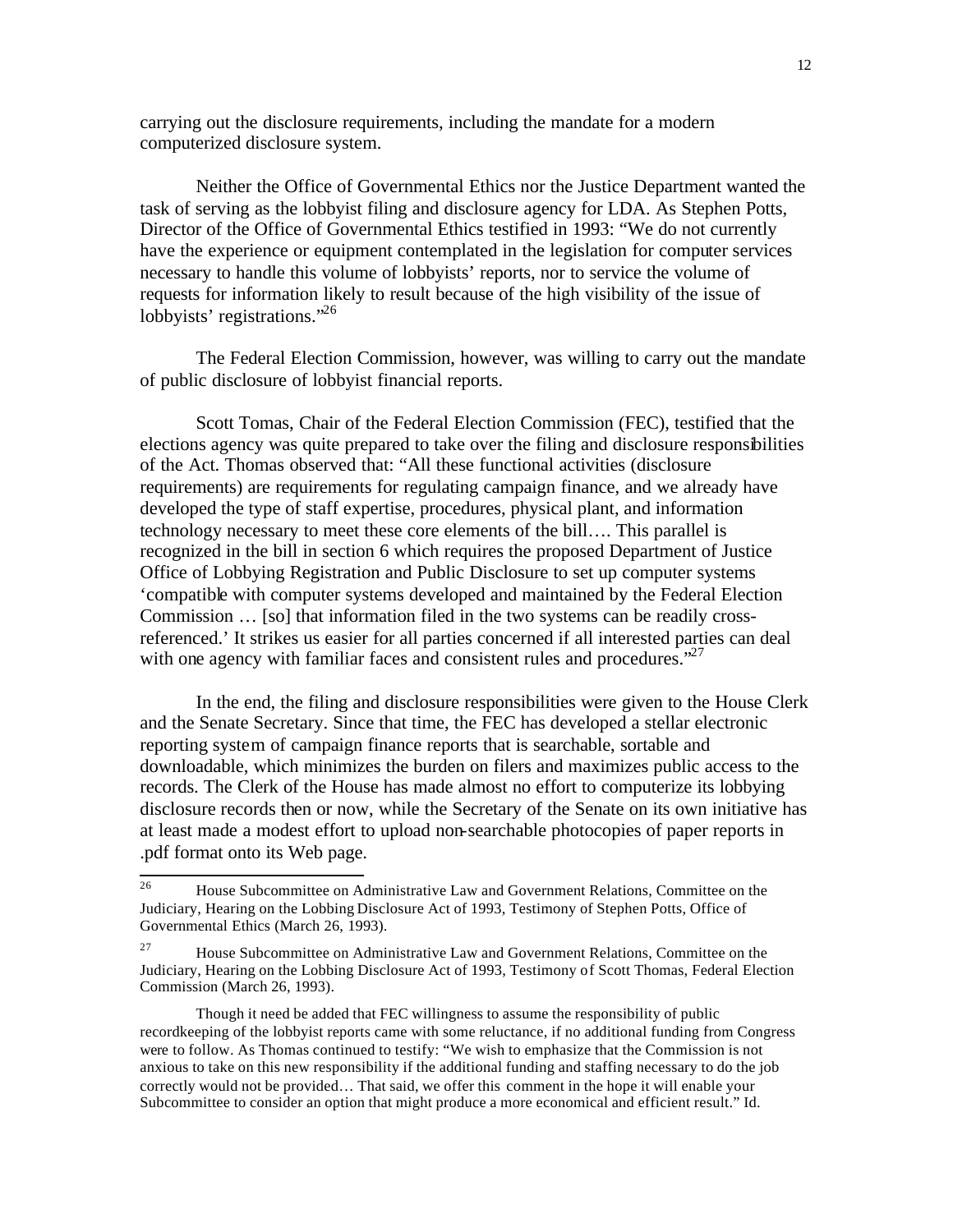The Secretary of the Senate has also established an electronic filing system, but only about 10% of all filers avail themselves of the filing software program. As a result, the Senate Office of Public Records (SOPR) receives a voluminous amount of paper each filing period that stacks about 36 feet high. Staffers upload .pdf pictures of the reports onto the Senate's Web page; two staffers manually enter some of the data into an internal record keeping program not available to the public at a rate of about six inches a day.<sup>28</sup> This tedious task is particularly ironic given that most organizations and lobbyists prepare their disclosure reports via electronic software, print out the reports in paper format, and then submit their filings to the House Clerk and the Senate Secretary in paper – and the Senate Secretary then reverts the paper reports back into an electronic format.

Lobbying disclosure forms are available at the Web site of the Senate Office of Public Records (SOPR) [www.sopr.senate.gov]. SOPR's Web site acts more like an electronic card catalog that allows users to retrieve individual forms based on queries. The site furnishes users with computerized images of disclosure forms in .pdf format. These files are essentially computerized photographs of the disclosure forms. Though the names of lobbyists, registrants and clients are searchable – if the user types in the name exactly as spelled, hyphenated or mispelled in the paper filings – the data contained in the reports is not searchable or sortable or subject to calculations. For example, a user cannot search the on-line lobbying disclosure database for who lobbied, when, or how much was spent lobbying, on any specific bill or issue area. Furthermore, the lobbyist disclosure reports are made available to the public usually long after any particular lobbying drive has ended.

Nevertheless, the Secretary of the Senate's Office of Public Records has provided the public this information on lobbyists by its own initiative, without specific appropriations from Congress. The total estimated cost of creating the on-line database system is about \$125,000, with on-going maintenance being absorbed by the office's regular budget. The cost of the program is financed by user fees, charging the public 20 cents per page for reproduction of paper filings, which is put back into the office's budget to support the electronic disclosure system.<sup>29</sup>

Judging from a survey of state lobbying disclosure programs, the Secretary of the Senate's expenditure for its electronic disclosure system is fairly representative of what it costs to establish such a system. About 10 jurisdictions in North America have electronic reporting programs for lobbying activity, most of which involve fewer filers and less money than at the United States federal level. Nonetheless, the cost of building effective electronic reporting systems in these jurisdictions is indicative of what any jurisdiction can expect to pay for such an electronic reporting system.

<sup>28</sup> Personal interview with Pamela Gavin, Superintendent of Records, Secretary of the Senate (Dec. 2003).

<sup>&</sup>lt;sup>29</sup> Telephone interview with Pamela Gavin, Superintendent of Public Records, Office of the Secretary of the Senate (March 28, 2005).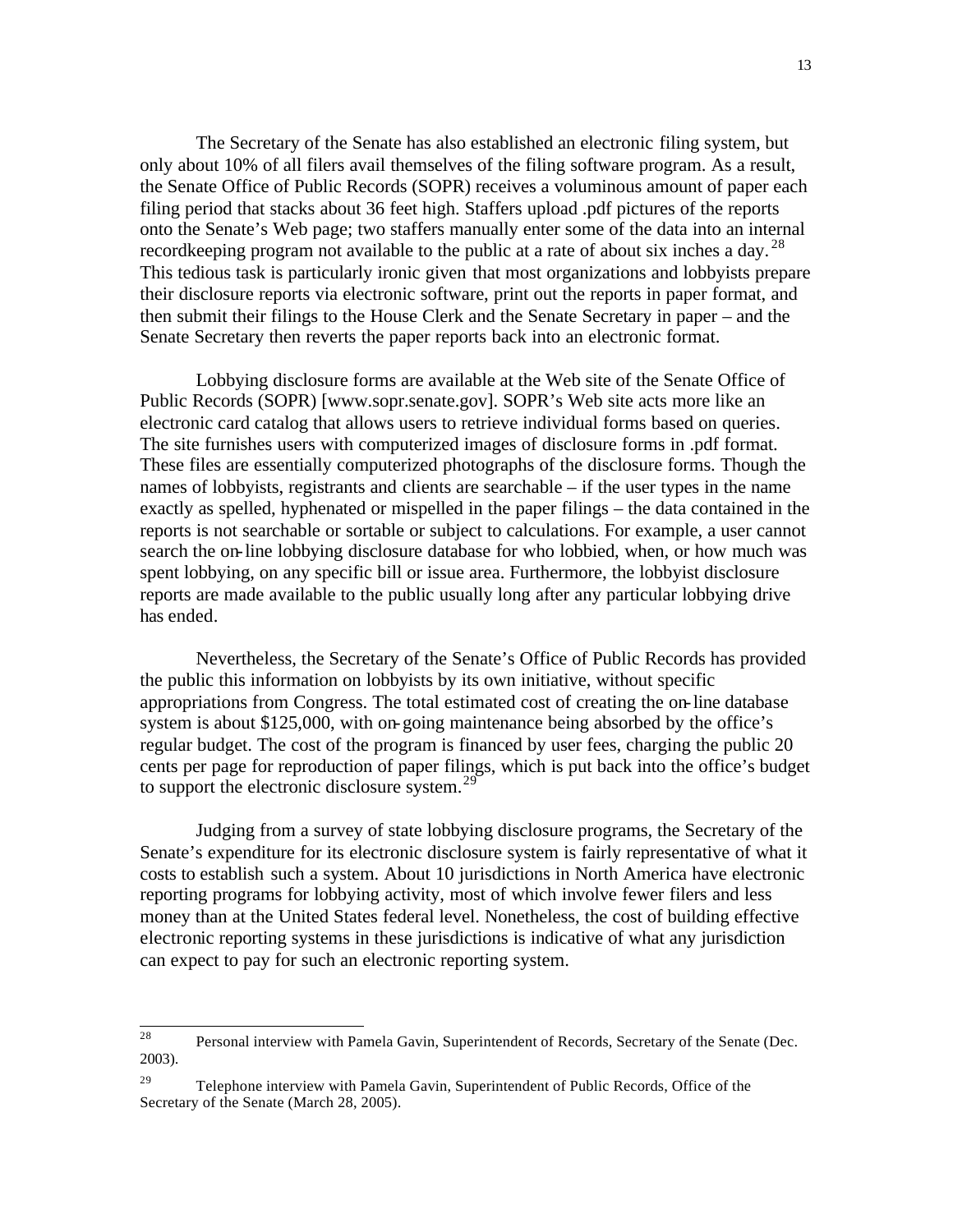Across North America, six states, the federal government of Canada, the U.S. Senate, and the Canadian providence of Ontario, have established functional electronic reporting systems for lobbying activities as of  $2001$ .<sup>30</sup> The U.S. states are: California, Connecticut, Indiana, Iowa, Louisiana, Oklahoma, and Pennsylvania. Of all these jurisdictions, the state of Washington clearly has the superior electronic filing and disclosure system for lobbying activities. Washington's lobbyist disclosure site is available at: http://www.pdc.wa.gov/lobbyistinfo/

Though the State of Washington's lobbying disclosure system still lacks an online database searchable and sortable by issues or bill numbers, it provides very convenient access to itemized and aggregate financial reports of all state lobbyists and lobbying firms. The cost of creating such on-line disclosure system ran about \$200,000. This cost is similar to, or higher than, the start-up costs reported by other states and the Canadian government, with the annual cost of continuing maintenance and upgrades averaging about 10%-to-20% of the initial investment  $-$  \$20,000-to-\$40,000 per year  $$ depending on the jurisdiction and the scope of the programs.<sup>31</sup>

## **2. Weaknesses and Reforms of the Lobbying Disclosure Act of 1995**

The Lobbying Disclosure Act of 1995 has provided a fairly successful and comprehensive system of registration of lobbyists and disclosure of lobbying activities. It was the product of a bipartisan effort and embodies the cumulative impact of calls for reforms from academics and legislators alike.

LDA, however, does have some inherent weaknesses that could be remedied by subsequent legislation. One such weakness is that the Act is limited to regulating the *disclosure* of lobbying activities rather than regulating the *conduct* of lobbying. Many lobbying practices today raise serious concerns of undue influence, such as family members of legislators serving as lobbyists, the "revolving door" of former public officials becoming lobbyists for special interests, and gifts and campaign contributions given by lobbyists to federal officeholders. A wide series of legislative reforms are needed for regulating the conduct of lobbying.

LDA has some shortcomings as a disclosure law as well. Though the Act requires the Secretary of the Senate and the Clerk of the House to develop "computerized systems designed to minimize the burden of filing and maximize public access to materials filed

<sup>30</sup> Survey of North American electronic reporting systems for lobbying activity by Robin Hittie, Deputy Chief Counsel, Pennsylvania State Ethics Commission, on behalf of the Council on Governmental Ethics Laws (COGEL) (2001).

<sup>&</sup>lt;sup>31</sup> Reported start-up costs in 2001 for electronic reporting systems of lobbying activities are as follows: California, inexplicably the most expensive with little to offer -- \$1.4 million; Connecticut, an excellent system -- \$200,000 for both its lobbying and campaign finance reporting system; Indiana -- \$0, the state contracted proprietary rights to a private company; Iowa – costs absorbed by the state's IT divisions; Louisiana -- \$211,000 for both lobbyist and campaign finance disclosure systems; Oklahoma -- \$70,000, but the system is viewed as inadequate; Pennsylvania -- \$110,000 with an additional \$60,000 upgrade; Canada -- \$40,000, using an outdated computer system; Ontario -- \$120,000 with plans for major upgrades (estimated at \$240,000) in the future. Id.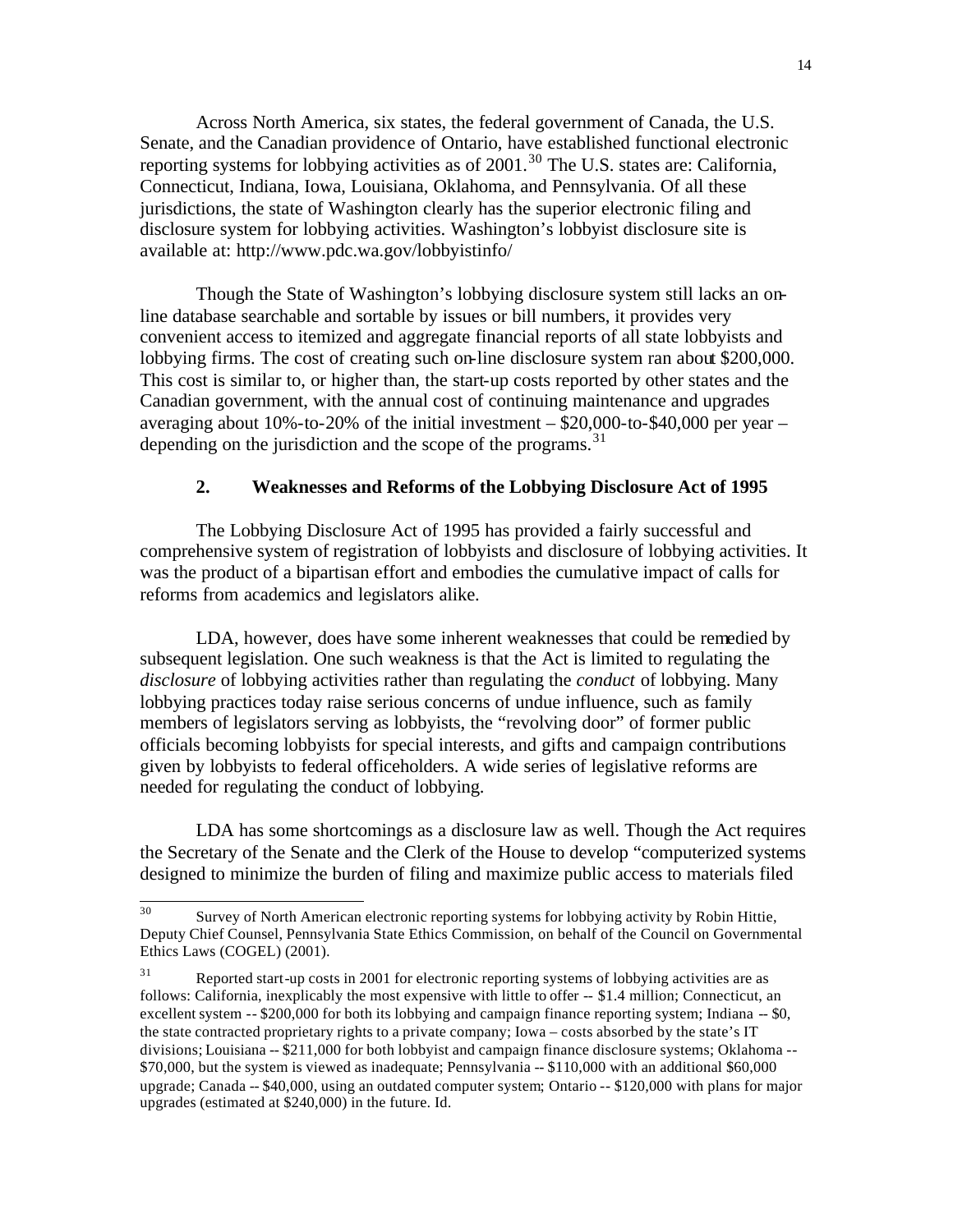under this chapter," lobbyist financial reports are filed in paper format and public accessibility of these reports is far from adequate. The financial disclosure system of lobbying activity can be easily, and vastly, improved. These improvements include:

# • **Establishing a Fully Searchable, Downloadable Web-based Lobbying Disclosure Database – Including Searches by Bill Number and Specific Issues Lobbied On.**

Currently, the computerized databases maintained by the Clerk of the House and Secretary of the Senate are not fully searchable. First, the databases are incomplete because they do not include information in the paper (or increasingly electronic) filing of disclosure reports regarding the specific bills and issues a person lobbied on. Therefore, it is impossible to conduct a computer search of reports to discover who spent and received funds to lobby on specific bills and issues. As a result, the only way to discover, for example, all the firms that lobbied on the Patients Bill of Rights in 1997-2000, is to read every single report in the entire system!

Second, the current system responds to computer queries by producing information from specific disclosure reports rather than totaling the information about a specific lobbyist, company or an entire industry. Thus, users must engage in time-consuming calculations, adding data from each individual report, just to answer a question like, "How much money has Microsoft spent on lobbying since 1996 and how has this money been divided between the firm and its outside lobbyists?"

# • **Requiring Electronic Filing of Lobbying Reports**

The usefulness of the lobbying reports is severely limited by their general lack of timeliness. The semiannual reports are often filed after all lobbying on a bill has been completed, limiting the value of information about how much is being spent to affect key legislative battles. Furthermore, it usually takes a few months for the congressional offices to manually enter the information into their computerized systems. Mandatory electronic filing would expedite the latter process by eliminating the lag in data entry - allowing almost instantaneous public access to lobbying information.

# • **Strengthening the Accuracy and Timeliness of Disclosure by Modifying the LDA to Allow an Enforcement Role for an Independent and Central Lobbying and Ethics Office.**

There is a need to improve enforcement of legal requirements in order to enhance accurate and timely disclosure. Considerable evidenc e suggests that LDA registration and reporting forms often are not adequately completed (e.g. specific issues and bills lobbied on are frequently omitted despite clear guidance from the congressional disclosure offices.) Public Citizen asked the Center for Responsive Politics (CRP) to examine such problems in their large database of disclosure reports. CRP found that 45% of firms filing mid-year 2000 reports did not list bill numbers, and 14% of these gave only vague descriptions of specific lobbying issues. In addition, 85% of firms filing end of year 1999 and mid-year 2000 reports failed to check boxes indicating which of two main definitions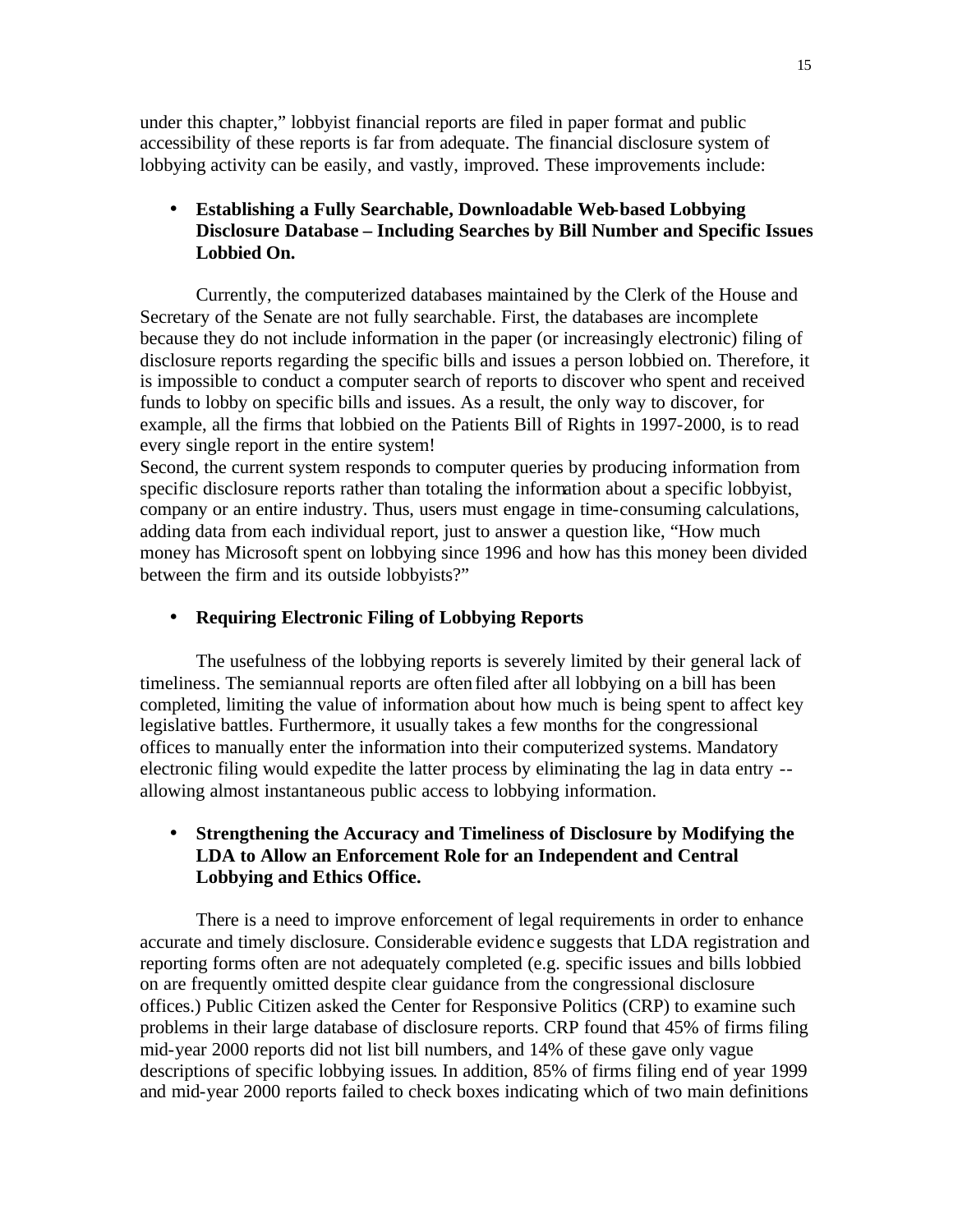of lobbying they were using. These definitions determine what kinds of spending you must include in your report and even whether you meet the threshold for disclosure.

• **Expanding the LDA to Include Paid Grass-Roots Lobbying Activities Directed at the General Public (rather than at an organization's members, employees, officers or shareholders), While Protecting the Privacy of Unpaid Citizen Lobbyists.**

Beyond traditional "direct lobbying" of officials by paid professional lobbyists, a major and growing amount of money is consumed by "grass roots lobbying" where the general public is encouraged to influence specific policymakers. However, the latter is not currently covered by the LDA.

The LDA should be amended to include separate disclosure of significant grassroots lobbying activities along the same lines as that currently required for traditional direct lobbying. Reports should require information from paid lobbyists or their employers about their identity, clients, expenditures, and policy foci.

# • **Require Lobbyists and Officeholders to Report the Frequency, Duration and Subject of Each Lobbying Contact and Record the Names of the Authors of Legislative Provisions.**

Though most officeholders and lobbyists keep records of each lobbying contact, these records are not required to be disclosed publicly. Very rarely do officeholders and lobbyists reveal their frequency and nature of their one-on-one contacts, other than through infrequent press accounts. Yet, this is precisely when and where most of the special interest deals are negotiated.

Reporting one-on-one lobbying contacts is not an overly burdensome requirement on officeholders and lobbyists. As part of his campaign platform, for example, John Kerry has proposed that all officeholders and lobbyists make such reports and released the names and dates of all lobbying contacts he has held while in the Senate since 1989 to demonstrate its feasibility.

# • **Make the Constituent Members of Lobby Associations More Visible.**

Frequently, corporations, unions and special interest groups will form associations to lobby on their behalf. These associations can spend millions on direct lobbying as well as grass-roots lobbying without clearly identifying the major interests financing the lobbying activities. Press accounts and, sometimes, voluntary disclosure by the association itself have helped uncover the identity of an association's constituent members. But these records currently need not be reported under the Lobbying Disclosure Act.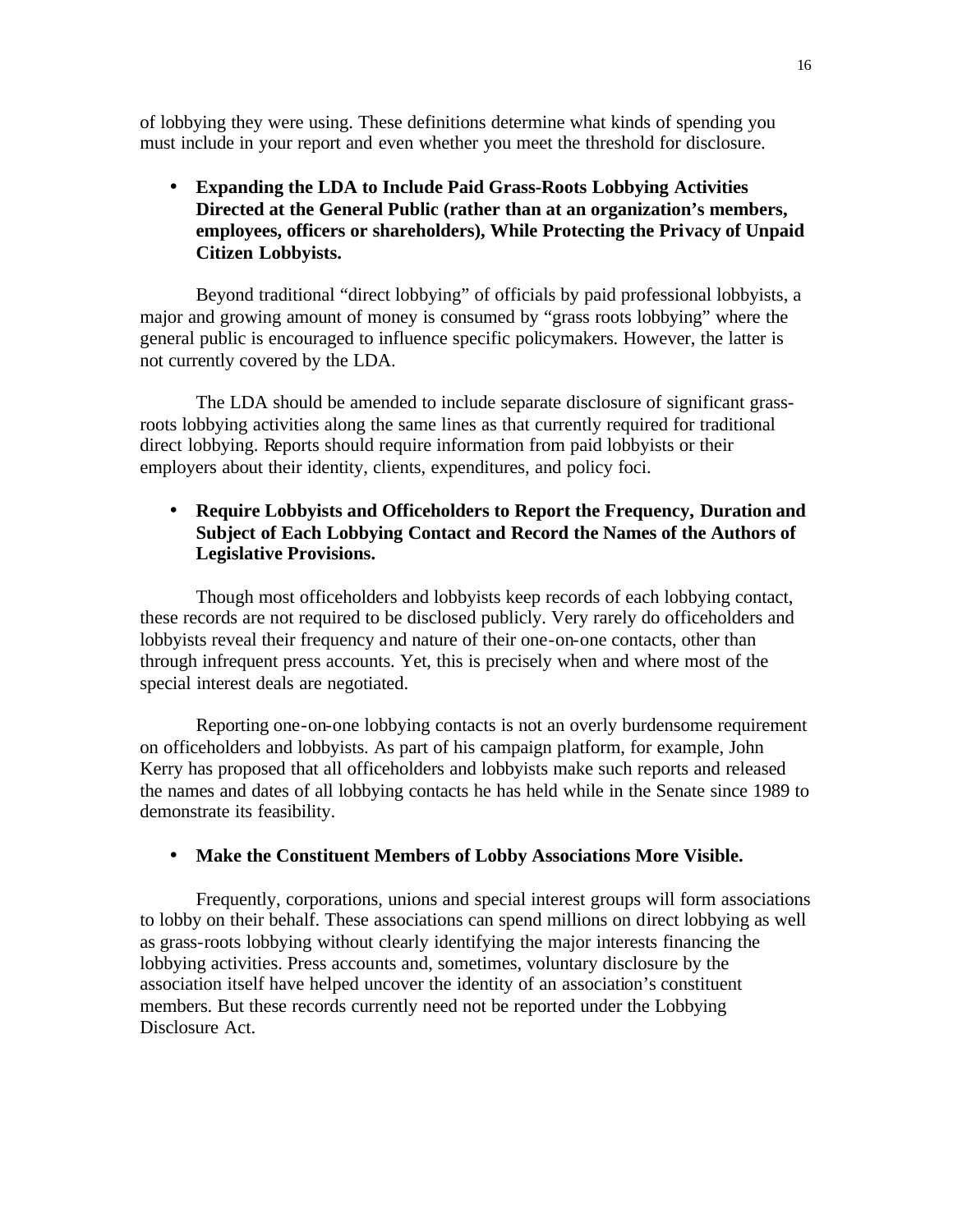• **For Executive Branch Lobbying Activity, Expand the Definition of "Lobbying" Subject to Regulation to Include Seeking Government Contracts and Presidential Pardons.**

Lobbying for government contracts rather than legislation—also known as "procurement lobbying"—is a well known practice in many states. Unfortunately, it is also a practice riddled with corruption. Connecticut's embattled Governor Rowland, for example, currently faces impeachment for allegations involving improper use of public office, including allegedly handing out hundreds of thousands of dollars worth of no-bid state contracts to friends, campaign contributors and professional colleagues. In 2003, governors from Georgia and New York issued executive orders requiring procurement lobbyists—also known as vendor lobbyists—to file special activity reports with an appropriate state agency.<sup>32</sup> Amidst recurring scandals and a suspicious public eye, procurement lobbying remains a controversial topic in the news today,  $33$  and is likely to be a hot issue in future efforts to reform state lobbying statutes.

# • **Classifying Governmental Lobbyists as "Public Lobbyists" for Disclosure Reports.**

Arizona is one state that differentiates between lobbyists who lobby for the public body and those that lobby for private entities, requiring these groups to file separately. Most states group these categories under a single lobbying statute or ignore public lobbying altogether.

Because public lobbying is paid for by taxpayer money, it should be monitored separate from lobbyists in the private sector. Such a law fosters useful oversight of government spending, and may lead to tougher regulations of how public officials spend taxpayer money on lobbying fees.

• **Miscellaneous Reporting Requirements: (i) Lobbyists should be required to register with a central lobbying and ethics agency prior to lobbying activity; (ii) Federal lobbyists should file quarterly activity reports; and (iii) Central oversight agency should publish annual reports of total number of registered lobbyists and aggregate lobbying expenditures in each issue area.**

Currently, federal lobbyists are not required to register until 45 days after beginning their lobbying activities. Lobbyists in 20 states are required to register before

 $\overline{32}$ <sup>32</sup> For example, in June 2003, Governor Pataki of New York signed an executive order to all state agencies and government authorities, ordering that they must track all procurement lobbying efforts for state contracts exceeding \$15,000. For more information, see

http://www.bcnys.org/whatsnew/2003/0617prcr.htm accessed May 25, 2004. In October 2003, Georgia's governor issued an executive order mandating that all procurement lobbyists register as vendor lobbyists with the State Ethics Commission in addition to registering as a 'regular' lobbyist. For more information, see http://www.wrf.com/publications/publication.asp?id=1523311132003, accessed May 25, 2004.

<sup>33</sup> For an example, see this article in Newsday about contract lobbying, at http://www.newsday.com/news/local/wire/ny-bc-ny--emergencyradio0519may19,0,3128744.story?coll=nyap-regional-wire, accessed May 25, 2004; another article appears in a Utica, NY online magazine, at http://www.uticaod.com/archive/2004/05/12/news/32121.html, accessed May 25, 2004.